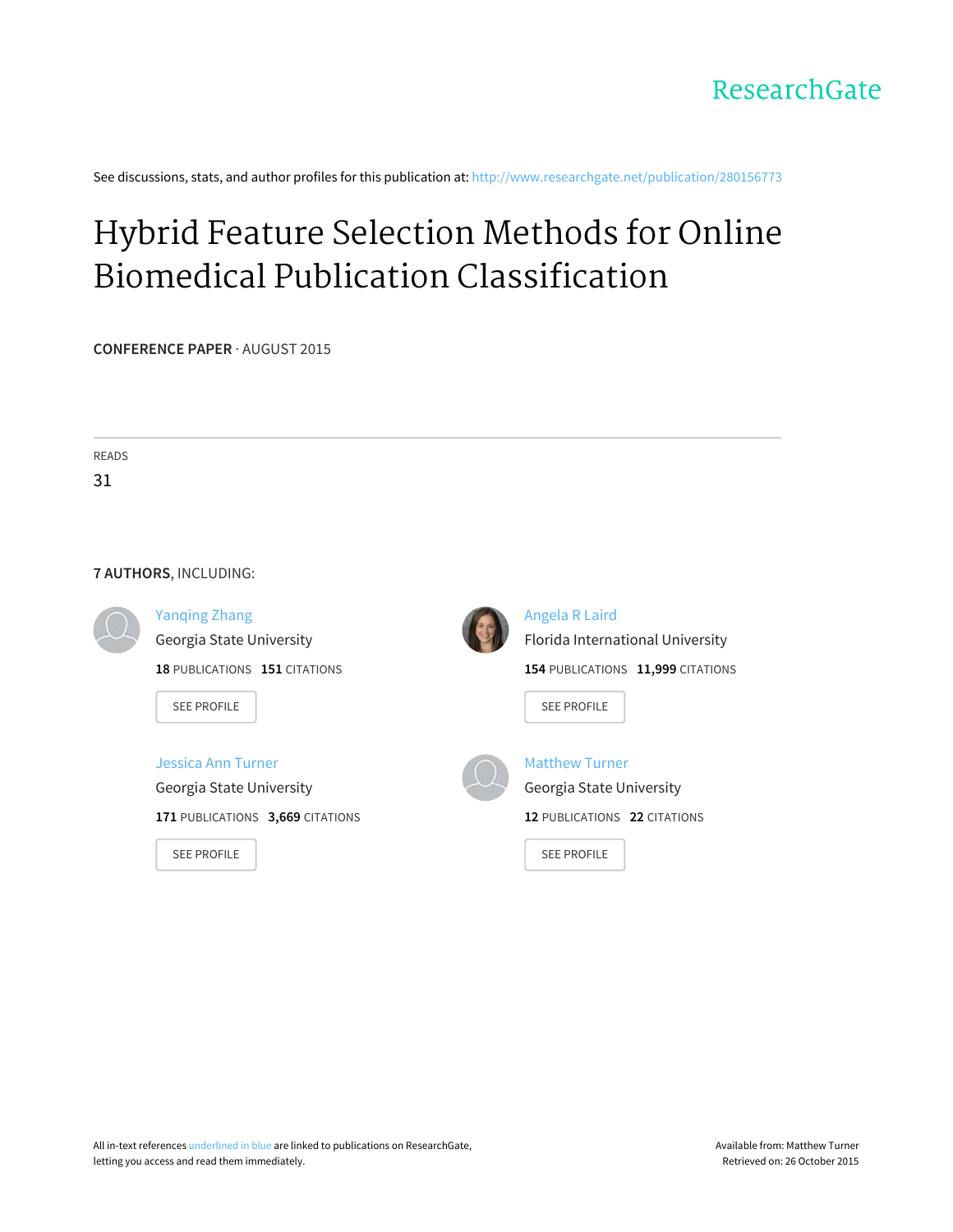# Hybrid Feature Selection Methods for Online Biomedical Publication Classification

Long Ma, Yanqing Zhang, Raj Sunderraman Department of Computer Science Georgia State University Atlanta, Georgia, USA lma5@student.gsu.edu yzhang@gsu.edu raj@cs.gsu.edu

Peter T. Fox University of Texas Health Science Center San Antonio (UTHSCSA), USA fox@uthscsa.edu

**Abstract—We review several feature selection methods: Recursive Feature Elimination, Select K Best, and Random Forests, as elements of a processing chain for feature selection in a text mining task. The text mining task is a multi-label classification problem of label assignment; metadata that is usually applied to published scientific papers by expert curators. In the formulation of this classification task, a feature space that is dramatically larger than the available training data occurs naturally and inevitably. We explore ways to reduce the dimension of the feature space, and show that sequential feature selection does substantially improve performance for this complex type of data.**

*Keywords: multi-label classification, text mining, feature selection, metadata annotation, hybrid feature selection*

# I. INTRODUCTION

In order to properly classify the published biomedical sciences research literature, it is essential to have automated systems that can correctly label the technical aspects of the published papers with appropriate metadata. This allows researchers to ask precise technical questions of this literature. Labels are essential as the use of simple keyword search does not sufficiently identify relevant papers [\[](https://www.researchgate.net/publication/236843338_What_Have_We_Got_to_Lose_The_Effect_of_Controlled_Vocabulary_on_Keyword_Searching_Results?el=1_x_8&enrichId=rgreq-2a9ce310-f97a-4ee6-af80-c4d734266b17&enrichSource=Y292ZXJQYWdlOzI4MDE1Njc3MztBUzoyNTMzMzg5MDIwNjkyNDhAMTQzNzQxMjEwOTExNA==)[1](#page-7-0)[\].](https://www.researchgate.net/publication/236843338_What_Have_We_Got_to_Lose_The_Effect_of_Controlled_Vocabulary_on_Keyword_Searching_Results?el=1_x_8&enrichId=rgreq-2a9ce310-f97a-4ee6-af80-c4d734266b17&enrichSource=Y292ZXJQYWdlOzI4MDE1Njc3MztBUzoyNTMzMzg5MDIwNjkyNDhAMTQzNzQxMjEwOTExNA==) Currently such labeling requires the time and attention of human scientific experts who are usually neither interested in carrying out the labeling task nor are they freely available to do it. As an example, we work with experts who label published scientific papers with metadata that identifies key aspects of the experimental designs,

Angela R. Laird Department of Physics Florida International University Miami, Florida, USA angie.laird@fiu.edu

Jessica A. Turner, Matthew D. Turner Departments of Psychology & Computer Science Georgia State University Atlanta, Georgia, USA jturner@mrn.org mturner46@gsu.edu

subject populations, and methods (among other things) used in the papers. This is part of their ongoing research that involves the construction of large-scale metaanalytic reviews of the neuroscience literature. While they are interested in doing the labeling task for papers they use directly as input to their work, they are scientists, not curators, and have little direct interest in labeling papers they do not use. As part of their larger overall workload, it can take months to label just a hundred papers. Additionally, their work is really conducting the meta-analysis and literature review; in a more perfect scientific literature, the metadata would already be part of the publications. Our research program addresses this need, but using machine learning approaches to automate the process of assigning metadata based on the raw text of the scientific literature.

The specific problem addressed in this work is how to preprocess the scientific vocabulary used in publications into a useful feature space for machine learners. The problem is two-fold. First: there is no preexisting, agreed-upon, and fixed vocabulary in use in the sciences that guarantees that important ideas are always expressed in identical terms. Second: the deeper ideas in research are not naturally expressed in simple "keyword" terms; they are concepts that require multiword explanations that contain and combine multiple underlying concepts. Our problem is to mine the scientific texts for the words that indicate these underlying concepts and then assign metadata labels that make these concepts explicit. Simple searching for

This project was supported by grants from NIMH/NIH: R56- MH097870, R01-MH084812, and R01-MH074457. 978-1-4799-6926-5/15/\$31.00 ©2015 IEEE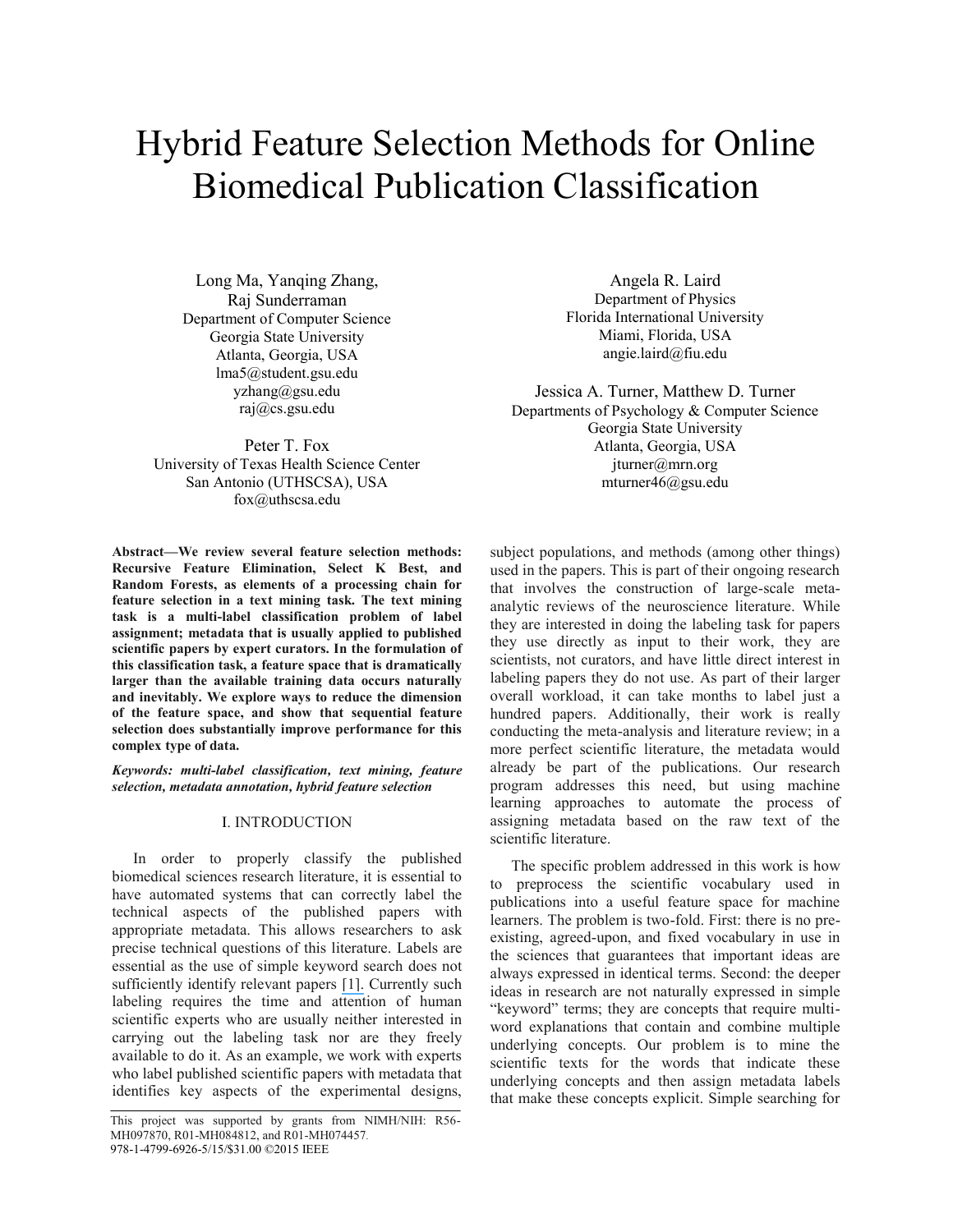a fixed list of keywords will not suffice for this complex text structure. The metadata must create syntax to mark the specific semantic content in the texts.

In this situation, it is tempting to remove only the usual stop words (short function words which express grammatical structure; e.g., propositions, pronouns, articles, and particles) for the language in question. However, this leaves a collection of features that is too large to use effectively as a starting point for applying standard text mining algorithms as many algorithms work better with smaller feature spaces [\[2\]](#page-7-1). This problem is particularly acute when the number of training examples is very small, as often happens in the case of expertly labeled documents used for supervised learning classification problems. This is an example of an  $n \ll p$  (*n* much less than *p*) problem: any problem where the collection of training instances  $(n)$  is much less than the number of features or parameters  $(p)$  [\[3,](#page-7-2) [4\]](#page-7-3).

In particular, many types of high-quality data suffer from this  $n \ll p$  phenomenon, while most methods in data mining were invented for situations where there is an abundance of relatively crude data. In our work, we have 3,606 unique words after stop word removal, but the number of training instances to be used in the text classification task is only 247. So our data has more than an order of magnitude more features than training instances (a factor of approximately 15).

Our classification problem is inherently a "multilabel" problem [\[5,](#page-7-4) [6\]](#page-7-5). This is a type of problem where each instance can be labeled with any possible combination of the labels available for the task. In recent work [\[7\]](#page-7-6), we approached this problem by using a multi-instance multi-label (MIML) algorithm [\[8\]](#page-7-7). There we used principal component analysis (PCA) and vocabulary stemming to pre-process the data before classification [\[9-11\]](#page-7-8). It was shown that the PCA components, used as features, allowed a dramatic reduction in feature space dimension. However, as reported there, that may have been an artifact of the particular data used in that study. To address that issue, we use here a broader collection of data.

We try the approach of reducing the original feature space directly. We consider a variety of feature selection and feature reduction strategies, and use each of these in various combinations, to prepare the data for classification. We use an off-the-shelf text classification method, a support vector machine (SVM) [\[12,](#page-7-9) [13\]](#page-7-10). To allow this binary classifier to be used for a multi-label problem, we use a *problem transformation* method, called *binary relevance*, to convert this problem to the multi-label context [\[5\]](#page-7-4). The main novelty in this approach is in combining the feature selection methods sequentially to improve their performance.

## II. METHODS

## *A. Data Preparation and Preprocessing*

The training data are the text of the published abstracts of 247 human neuroimaging journal articles and their corresponding metadata labels. These metadata labels were created as part of the BrainMap database (www.brainmap.org) and were annotated using the standard set of Cognitive Paradigm labels (www.cogpo.org), identifying aspects of the experimental designs reported in each of the papers [\[6,](#page-7-5) [14-16\]](#page-7-11). These labels were originally added to the BrainMap database by trained expert annotators, based on their reading of the entire text of each journal article. The classifiers developed here only use the partial information provided by the article abstract text, not the full article text; therefore we expect some crucial detail to be lost and this will be reflected in lower performance scores.

The specific metadata we are using has been assigned to articles in previous work, primarily by one of the present authors (ARL). This careful expert assignment is used as a gold standard for training the classifier. The ultimate goal of this research is to develop fully automatic classifiers that can perform at levels competitive with human experts. This is essential as the classification task is both (1) dependent on significant expertise while also (2) being repetitive and boring; the former issue limiting the number of potential curators able to do the task, and the latter leading to potential errors and overall work dissatisfaction for the curators.

In our experiments, there are eight label dimensions (label sets) and each dimension has multiple labels represented in our data: Paradigm Class Labels (PCL, 48 labels), Behavior Domain Labels (BDL, 40 labels), Stimulus Type Labels (STL, 17 labels), Instruction Type Labels (ITL, 14 labels), Disease Labels (DL, 13 labels), Response Type Labels (RTL, 9 labels), Stimulus Modality Labels (SML, 5 labels), and Response Modality Labels (RML, 5 labels). As this is a multi-label problem, each training instance may have more than one label. For instance, in the ITL dimension, which describes details of how research subjects receive instructions in cognitive neuroscience experiments, the average number of labels assigned across the 247 instances is 1.65 (mostly 1 or 2 labels per instance) and with a maximum of 6 labels assigned to any instance. Fuller details for most label dimensions can be found in [\[16\]](#page-7-12) and a more complete description of this data set is available in [\[6\]](#page-7-5).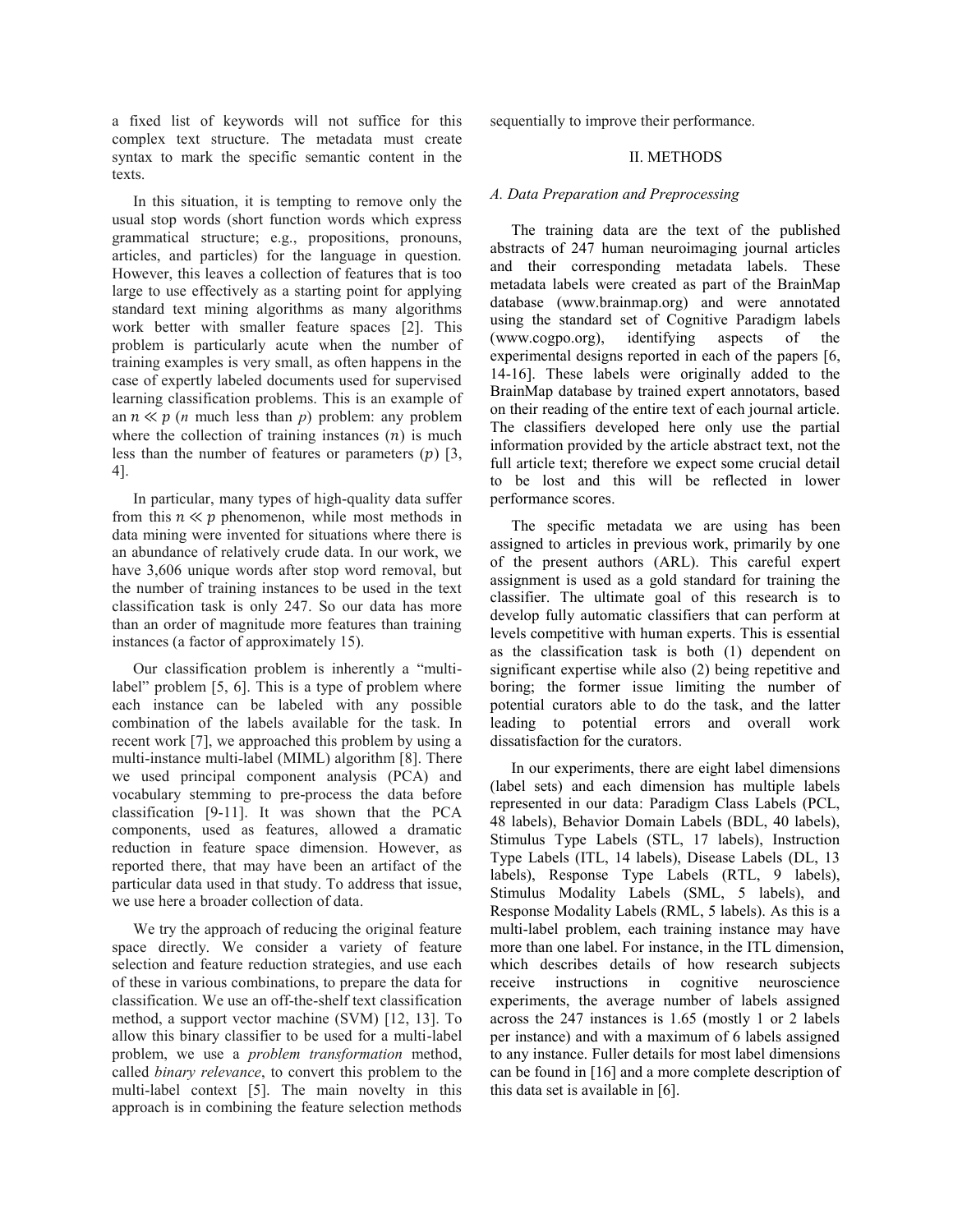First the stop words and punctuation were removed from the texts and the words tokenized using the Natural Language Tool Kit (NLTK; www.nltk.org) [\[9,](#page-7-8) [17\]](#page-7-13). Each abstract is ultimately reduced to a countbased bag-of-words vector representation.

After the punctuation and stop word removal and tokenization the base vocabulary is 3,606 words. Before forming the word counts, we further reduce the number of words by using word stemming as a preprocessing step. This procedure maps morphological variants onto their common stems. We used NLTK for word stemming and lemmatizing. We used the Porter Stemmer and the WordNet Lemmatizer, both of which are parts of the NLTK Stem package. The Porter stemmer is not very aggressive and will leave many variants unchanged [\[10\]](#page-7-14). Additionally, we removed any words strictly less than length 3. The stems, along with any words left untouched by the stemming and other processes, constitute our vocabulary; i.e. these are the words for the word counting process. This combination of procedures reduced the feature dimension from 3,606 to 2,317 words.

This results in a final data matrix with 2,317 rows (one per word) and 247 columns (one per abstract; these are the count vectors) and with the counts of words present in each abstract populating the body of the matrix. We use this as the input for the processes below. Note that most abstracts are lengths from 100- 300 words, so these vectors are sparse; each vector will have less than 10% non-zero elements.

## *B. Feature Selection Methods*

We use the following three feature selection methods as our basis:

- (1) Recursive Feature Elimination (RFE; also called RFE-SVM), recursively prunes features according to each feature's importance [\[](https://www.researchgate.net/publication/220344030_Gene_Selection_for_Cancer_Classification_Using_Support_Vector_Machines?el=1_x_8&enrichId=rgreq-2a9ce310-f97a-4ee6-af80-c4d734266b17&enrichSource=Y292ZXJQYWdlOzI4MDE1Njc3MztBUzoyNTMzMzg5MDIwNjkyNDhAMTQzNzQxMjEwOTExNA==)[18](#page-7-15)[,](https://www.researchgate.net/publication/220344030_Gene_Selection_for_Cancer_Classification_Using_Support_Vector_Machines?el=1_x_8&enrichId=rgreq-2a9ce310-f97a-4ee6-af80-c4d734266b17&enrichSource=Y292ZXJQYWdlOzI4MDE1Njc3MztBUzoyNTMzMzg5MDIwNjkyNDhAMTQzNzQxMjEwOTExNA==) [19](#page-8-0)[\].](https://www.researchgate.net/publication/220344030_Gene_Selection_for_Cancer_Classification_Using_Support_Vector_Machines?el=1_x_8&enrichId=rgreq-2a9ce310-f97a-4ee6-af80-c4d734266b17&enrichSource=Y292ZXJQYWdlOzI4MDE1Njc3MztBUzoyNTMzMzg5MDIwNjkyNDhAMTQzNzQxMjEwOTExNA==) Feature importance is defined here as the weight given to the feature by an SVM classifier. Feature importance is determined by sequentially re-training a SVM classifier and, at each step, removing less useful features, i.e. features below some threshold weight. The RFE process continues until the target number of features remains.
- (2) Select K Best (SKB) is a procedure that constructs the  $\chi^2$  (chi-square) statistic between each element of the feature space and each of the labels to determine which features are correlated with which labels [\[20\]](#page-8-1). Then it removes the least significant features, which are less likely to be useful in any classification task. Note that it rejects features with the smallest  $\chi^2$

statistics, which is different from, but similar to, rejecting based on Pearson- or Spearman-type correlations; the  $\chi^2$  is more convenient as a one-sided, strictly positive measure [\[21,](#page-8-2) [22\]](#page-8-3).

(3) Random Forests (RF) select features at random (with replacement) and group each subset in a random subspace [\[23-25\]](#page-8-4). It is known that some ensemble learning methods for classification or regression can be used as feature ranking methods if a relevant importance score can be defined. Here we set the number of trees to 10 and record the percentage of trees in which a given features appears; this we use as the importance score. The averages of these scores for each feature order the features by importance, and this allows ranking of features, making elimination of less important features trivial.

In previous work, various ways of combining feature selection techniques have been proposed. For instance, Li et al. [\[26,](#page-8-5) [27\]](#page-8-6) show that a combination of feature scoring and ranking methods can outperform individual feature scoring when appropriate adjustments are made to the scores arising from the different methods (e.g. normalization, conversion to ranks). In [\[28\]](#page-8-7), Neumayer et al. show the results of various combinations of feature selection methods. The individual methods they have used include document frequency, information gain, GSS-Coefficient (a variant on the  $\chi^2$  statistic, see [\[29\]](#page-8-8)), among others. While [\[28\]](#page-8-7) does not show a distinct improvement in performance over individual feature selection methods, [\[30\]](#page-8-9) does. In this latter study, simple strategies based on mathematically combining ranking scores (the  $\chi^2$  in most cases) creates better feature selection evaluation over individual scores. There is, therefore, evidence of improvement with combined methods, but simultaneously no clear winning method across all data sets. Based on this work, we propose to explore whether combinations of our feature selection methods can improve performance over the use of single methods.

Our primary interest is in the RFE and SKB methods, as these are the most heavily used methods in prior work. We tried using them both singly, in sequence, and in both possible orders. The first method in a sequence selects a subset of the original 2,317 words, and then the second selects a smaller subset using the output of the first algorithm as input. We then used RF as a classifier to select feature subsets with the procedure described above. Because RF generates random subspaces, it was not used as the first method for feature selection [\[25\]](#page-8-10). This is due primarily to the randomization (with replacement) and missing features from the original feature space. However, RF can be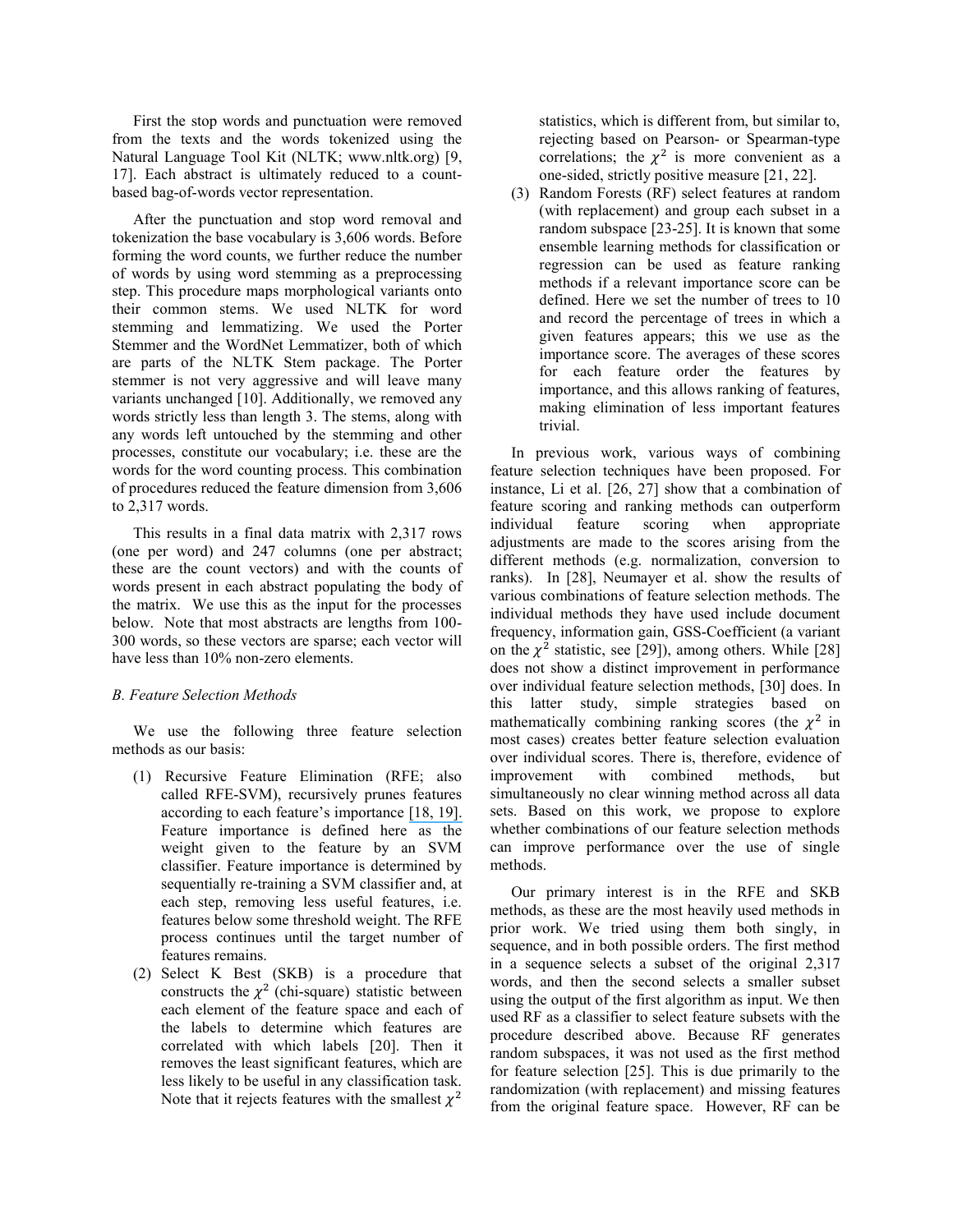used efficiently after either of the other methods, or their combination.

# *C. Multi-Label Classification and LinearSVC*

One approach to the multi-label classification problem is to convert a multi-label classification task into a set of single-label or binary classification tasks, and there are a variety of ways to do this [\[5,](#page-7-4) [31,](#page-8-11) [32\]](#page-8-12).

One method, binary relevance, decomposes multilabel problems with *n* labels into *n* independent binary classification tasks [\[5,](#page-7-4) [6,](#page-7-5) [33\]](#page-8-13). In this method labels are predicted independently and so the label dependencies are ignored completely [\[34\]](#page-8-14). However, ignoring dependence is usually not a substantial detriment to performance, whether it is done to the features or the labels, in general text classification [\[35,](#page-8-15) [36\]](#page-8-16). In order to use binary relevance method, we implement Oneversus-the-Rest (OvR) multi-label strategy on our training data [\[21\]](#page-8-2). In this method, an individual classifier is built for each label to be predicted, and the entire data set is partitioned into cases with the label and cases without the label. The partition is done without respect to any of the other labels.

Binary relevance is a meta-method; a procedure for decomposing a multi-label problem into a set of binary problems. As such we still need to specify a classifier to use with the decomposition to complete the classification task. We use the LinearSVC (linear support vector classifier) implementation of the linear support vector machine in Scikit-Learn [\[17\]](#page-7-13). The classifier is used with settings determined in previous research with the same data [\[6\]](#page-7-5). This standard classifier is based on the LIBLINEAR implementation [\[37\]](#page-8-17).

# III. RESULTS

 In our performance analysis, we considered 8 possible methods and combinations of methods. Our target goals were to reduce the 2,317 starting features by at least an order of magnitude, so we considered reduced feature sets of sizes: 50, 100, 150, 200, and 250; in some cases these values are the actual final feature set sizes, in other cases these are nominal (maximum possible) sizes, see below for more details.

## *A*. *Feature Selection Methods and Chains of Methods*

In this section, we implemented three feature selection methods on our training data: RFE, SKB and RF. We evaluated the RFE and SKB individually and combined them as sequential approaches, as well as using each of them as a preprocessing step for RF.

The methods and combinations are as follows:

- (1) **RFE** The RFE method is used as the only feature selection method. It was run five times, selecting either 50, 100, 150, 200, 250 features and these were used as input for the BR Linear SVC classifier.
- (2) **SKB** The SKB method is used as the only feature selection method. The details are as for the **RFE** method.
- (3) **RFE(300)** $\rightarrow$ **SKB** First, the RFE method selects the 300 most important features; then from these 300 features, SKB selected the 50, 100, 150, 200, 250 most important of these. These five final feature sets are used for the classification as above.
- (4) **SKB(300)→RFE** The same as the previous procedure, but in the other order.
- $(5)$  **RFE(50-250)** $\rightarrow$ **RF** In this condition, RFE selects a fixed size subset of the original features; then RF is applied to this subset. Because of the random nature of RF, the final sizes of the feature subsets it selects are variable; the nominal sizes (produced by the RFE step) are reported in Fig. 1. The actual final feature sets were all much smaller, ranging from 14 to 73 features after the RF step; varying by label dimension (Fig. 2).
- (6) **SKB(50-250)→RF** This is the same as the previous procedure, except with SKB as the first feature selector. Here the actual number of features produced by the RF step ranged from 7 to 68; these also varied by dimension.

Fig. 1 shows classification performance on the eight label dimensions (see II.A. for the identifiers of label sets) using the above six feature selection methods and combinations.

The results presented are 10-fold cross-validated F1- Micro scores, see [\[6,](#page-7-5) [7\]](#page-7-6) for details of the crossvalidation procedures and [\[6\]](#page-7-5) for more on F1-Micro as a performance measure. Binary measures of performance are not sufficient for multi-label classification *per se*; they can be applied to each label individually, but cannot be used for overall performance. We use the F1-Micro score which is a balanced combination of precision (also called positive predictive value; the proportion of relevant retrieved labels to the total set of retrieved labels) and recall (sensitivity; the proportion of retrieved relevant labels relative to relevant labels available to be retreived). F1 varies between 0 and 1, with scores closer to 1 being better. Micro averaging the F1 score, across test or training instances, allows for better comparisons across data sets; however more complex data sets will intrinsically have lower F1 scores.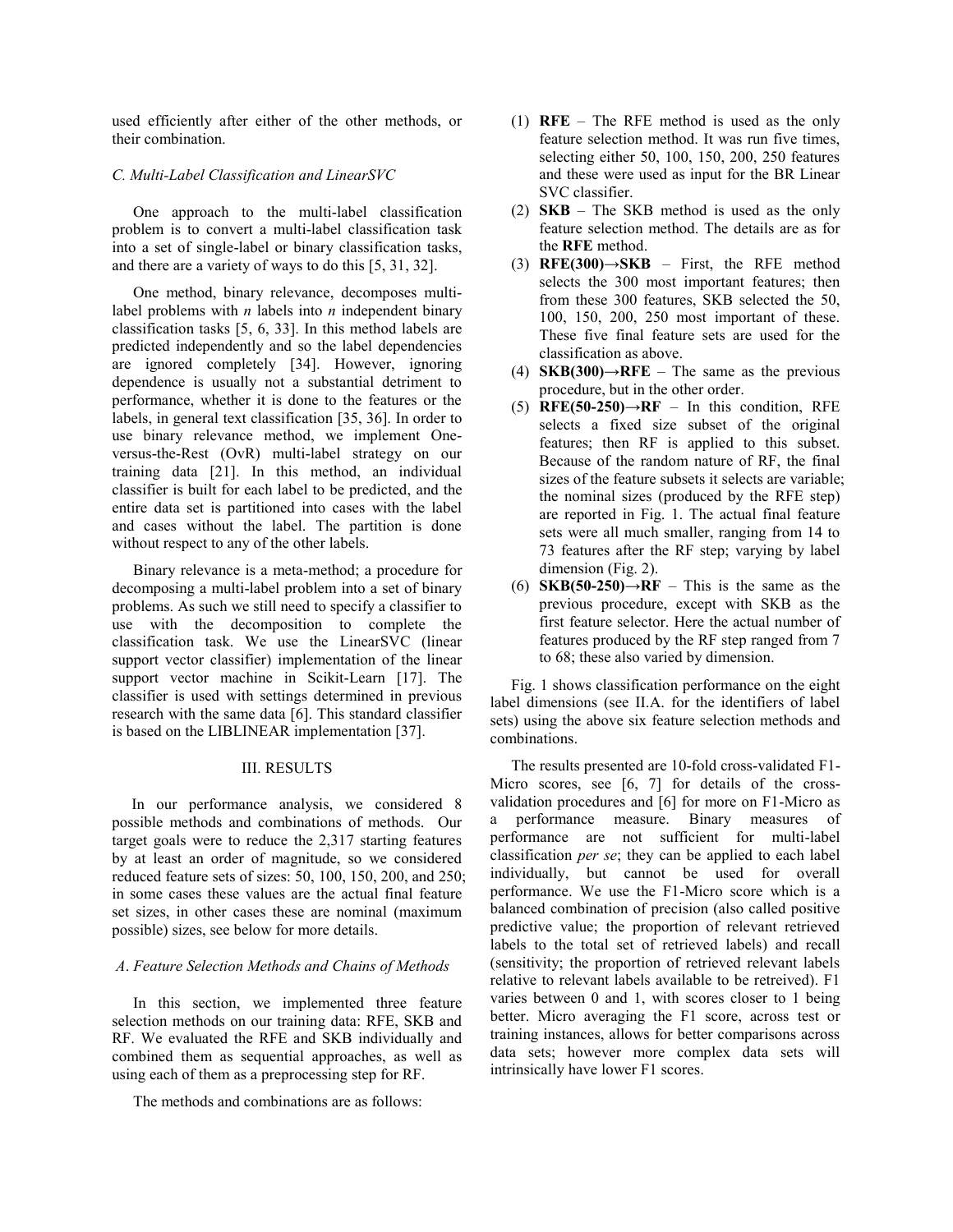

Fig. 1. Feature Selection Methods on Eight Label Dimensions

The results in Fig. 1 show there is no profound difference among the feature selection methods when applied to our training data. Both **RFE** and **SKB(300)→RFE** do better overall than the other methods, but most methods show some improvement over the same classification done with the entire original feature space as input. (See Table I and the discussion of overall results in section III.C below for more on best performance and performance using all of the features, without any feature selection being applied.)

The last two conditions, **SKB(50-250)→RF** and **RFE(50-250)→RF** are shown in Fig. 1 in terms of nominal (input) numbers of features. For comparison, Fig. 2 shows the same results plotted in terms of actual numbers of features. The main thing to note here is that the actual number of features in use in either of these conditions is always less than about 75; see the descriptions of the methods above for maximum and minimum values.

#### *B. Common Features Selected by Multiple Methods*

Because each feature selection method chooses features by different statistical tests, it is reasonable to expect that the selected features might differ. However, features chosen by multiple feature selection methods might also be more reliable. We considered two different combinations of this type:

(7) **Common Features (RFE&SKB)** – we first selected 50, 100, 150, 200, 250 features using **RFE** and corresponding numbers from **SKB** and then paired up the corresponding sets. We obtained the intersection of the sets, and the features falling into the intersection were used as features for training the LinearSVC classifier.

(8) **Common Features (RFE&SKB&RF)** – Same as the previous method, but also with the top ranked 50, 100, 150, 200, 250 features from RF and a three-way set intersection.



In Fig. 3, the *x*-axis is the number of features (resulting from the set intersections) and *y*-axis is the F1-Micro score obtained by the classifier using the cooccurrence feature sets. The left-hand side shows the co-occurrence features in five feature sets (50-250) that are selected by **RFE&SKB**; while, the right hand side shows the co-occurrence features from the three feature selection methods, **RFE&SKB&RF**. In general, the performance improves as the number of number of common features increases. This figure is plotted in terms of the actual number of features used for the classifier, not in the nominal 50-250 range. It is important to note the number of features in these conditions is much smaller than most other conditions presented here; in the left panel the maximum number of common features is 117, on the right it is 51.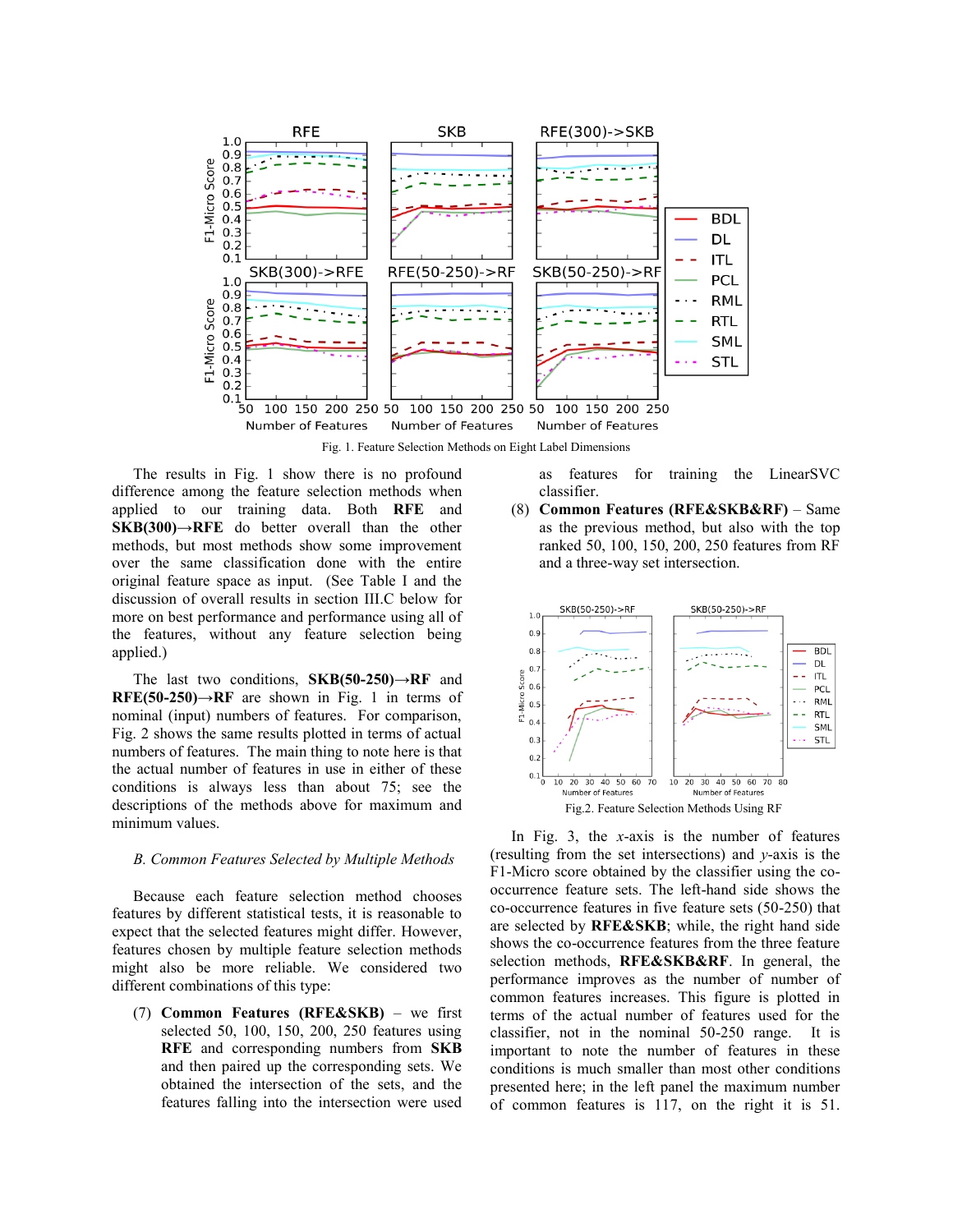

Fig.3. Co-occurrence features among eight label dimensions.

Performance at the largest number of features in Fig. 3 is in the general range of performance in the previous figures, but there is no obvious improvement over the previous results. On only one label dimension (PCL or Paradigm Class Labels) did this collection of methods achieve better performance than that seen in other conditions. See Table I below. It is worth noting that PCL is a conceptually complex dimension compared to most of the others.

#### *C. Overall Performance*

Table I summarizes the overall results of the study, including a major point that may not be clear from the presentation above: feature selection does improve performance overall. In Table I, the first row shows the F1-Micro score obtained by the classifier when applied to the entire feature space of 2,317 words ("All Features") without any feature selection. The second row shows the best F1-Micro score obtained across all methods applied above. The third row shows the improvement in F1 score due to feature selection. In every case, at least one of the feature selection strategies tried above was able to provide a smaller feature set to the classifier that also improved the classifier's performance; and often it is a dramatic improvement. The smallest improvement is 0.0519 F1- Micro units (highlighted) in the disease label (DL) dimension. This dimension is generally "easier" for classifiers to do well in solving, as the disease labels themselves are often explicit features present in the input text. The best improvement is in the stimulus type (STL) dimension, with an improvement of 0.2251 F1-Micro units. Note also that the behavioral domain labels (BDL) and paradigm class labels (PCL) both show between 0.10 and 0.14 F1-Micro units of improvement. Conceptually, these are the hardest dimensions, depending on sometimes complex combinations of features in the input text to represent these labels' presence or absence. See [\[6\]](#page-7-5) for more details. The last two rows give the winning method and the number of features (actual) needed to achieve the

score. In general, **RFE** alone and **RFE** preceded by **SKB** achieved the best results. No more than 200 features were used.

Another point to consider in the table: if we set an F1-Micro score of 0.50 as a conservative cut-off for the usefulness of a classifier (see [\[6\]](#page-7-5) for a discussion of this point), we find that using the original feature space we only have useful classifier results in 4 out of 8, or half, of our cases. With feature reduction, whether it is hybrid or just single methods, all 8 of the label dimensions now have useful classifier results, with 6 of the 8 being well above this mark.

#### IV. CONCLUSIONS

This paper presents an approach to substantial feature reduction in large complex textual feature spaces using standard methods both alone and in combination. The overall result shows that one standard method, RFE, used alone often is the best choice for feature reduction (here it has the best performance in 5 of 8 cases). However, combining methods produces a better result in three cases, including two label dimensions with the most complex conceptual structure (BDL and PCL). Additionally, a combined method produced the maximal improvement in one dimension (DL) where there was very little room for improvement. These novel results encourage the continuing exploration of hybrid feature reduction methods in the future for other data sets.

Our research program focuses on the  $n \ll p$ problem, that is, the problem of classifying very small quantities of very high-quality, high-dimensional data. In this case, we have very expensive to produce data that can only come from intense expert work. This type of data will always have an imbalance between *n* and *p*, that is, there will always be many more features than training instances.

Performance of the classification algorithm on the raw feature space is not very good, but with several combinations of feature selection methods, the performance was improved substantially. We are currently developing these techniques using both more data (a larger sample of the BrainMap database), different types of labels with different underlying structure and complexity, and using the full-text of the scientific articles rather than just the text of the abstracts. It should be noted that this last goal, the using of full text, will actually make the  $n \ll p$  problem worse: even with a larger corpus of expert assigned labels, the number of features will dramatically increase if we use the full text of the scientific papers. With this sort of data, this imbalance is a permanent feature of the data.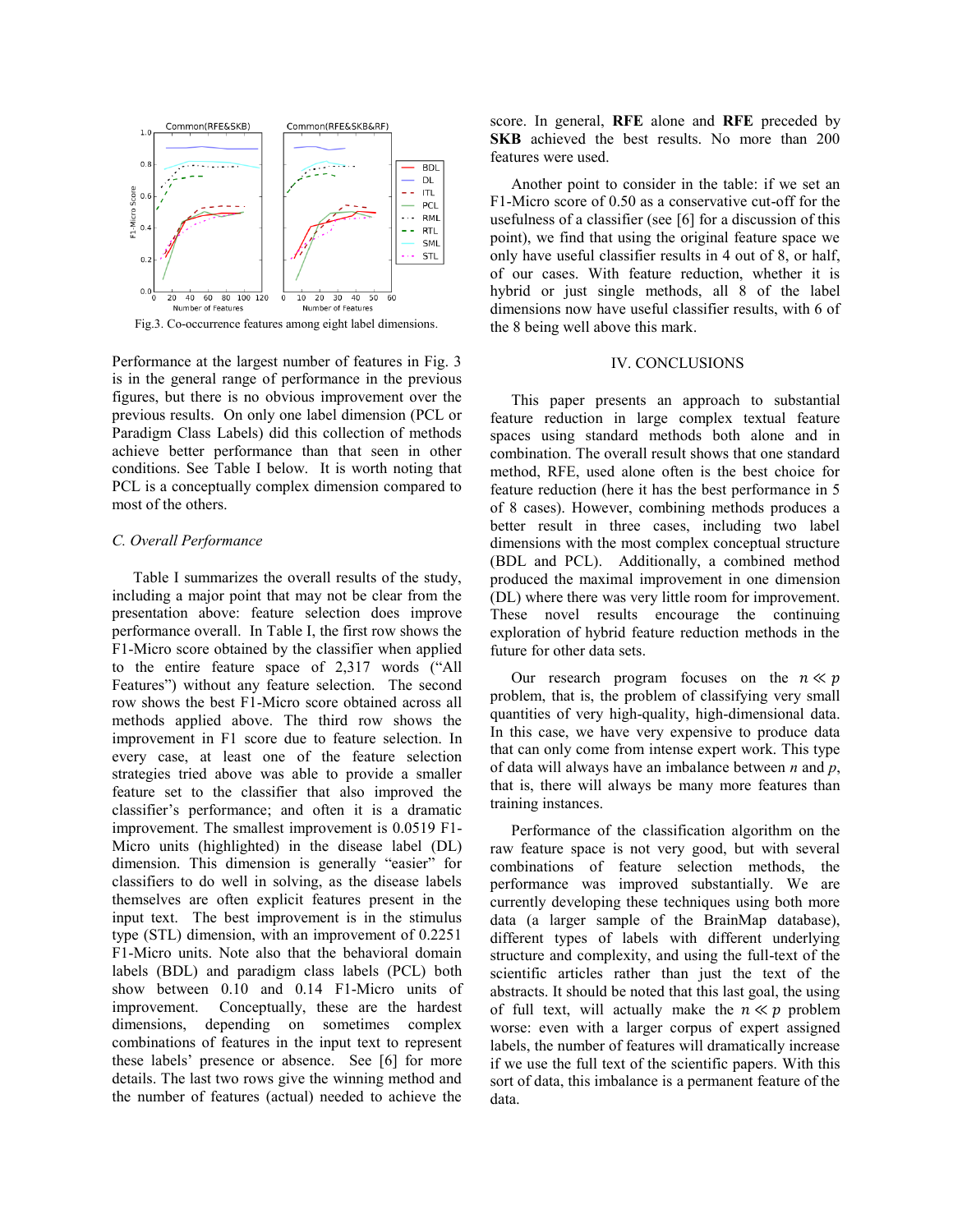|                                                    | <b>Label Dimensions</b>       |                               |            |                     |            |            |            |            |  |  |
|----------------------------------------------------|-------------------------------|-------------------------------|------------|---------------------|------------|------------|------------|------------|--|--|
|                                                    | <b>BDL</b>                    | DL                            | <b>ITL</b> | <b>PCL</b>          | <b>RML</b> | RTL        | <b>SML</b> | <b>STL</b> |  |  |
| <b>F1-Micro</b><br>Score (All<br><b>Features</b> ) | 0.4294                        | 0.8830                        | 0.4746     | 0.3672              | 0.7187     | 0.6808     | 0.7418     | 0.3983     |  |  |
| <b>Best F1-Micro</b><br><b>Score</b>               | 0.5340                        | 0.9349                        | 0.6374     | 0.5044              | 0.8936     | 0.8395     | 0.9107     | 0.6234     |  |  |
| <b>Difference</b><br>$(max - min)$                 | 0.1046                        | 0.0519                        | 0.1628     | 0.1372              | 0.1749     | 0.1587     | 0.1689     | 0.2251     |  |  |
| <b>Method</b>                                      | SKB(300)<br>$\rightarrow$ RFE | SKB(300)<br>$\rightarrow$ RFE | <b>RFE</b> | Common<br>(RFE&SKB) | <b>RFE</b> | <b>RFE</b> | <b>RFE</b> | <b>RFE</b> |  |  |
| Number of<br><b>Selected</b><br><b>Features</b>    | 100                           | 50                            | 150        | 56                  | 200        | 150        | 100        | 100        |  |  |

#### TABLE I. F1-MICRO SCORES WITH WINNING METHODS

Currently, text annotation takes a great deal of time and effort by the limited number of humans available with the requisite knowledge to do the task. While the production of scientific knowledge has continued to increase, the availability of tools to manage this knowledge is still not sufficiently developed. This is a substantial problem with connections both to deeper issues in machine learning and also to interesting technical problems.

#### ACKNOWLEDGMENT

This project was made possible by a collaboration agreement allowing comprehensive access to the BrainMap database, a copyrighted electronic compilation owned by the University of Texas.

#### REFERENCES

- <span id="page-7-0"></span>[1] T. Gross and A. G. Taylor, "What have we got to lose? The effect of controlled vocabulary on keyword searching results," *College & Research Libraries,* vol. 66, pp. 212- 230, 2005.
- <span id="page-7-1"></span>[2] I. H. Witten and E. Frank, *Data Mining: Practical machine learning tools and techniques*: Morgan Kaufmann, 2005.
- <span id="page-7-2"></span>[3] E. Candes and T. Tao, "The Dantzig selector: Statistical estimation when p is much larger than n," *Annals of Statistics,* vol. 35, pp. 2313-2351, Dec 2007.
- <span id="page-7-3"></span>[4] T. Hastie, R. Tibshirani, J. Friedman, and J. Franklin, "The elements of statistical learning: data mining, inference and prediction," *The Mathematical Intelligencer,* vol. 27, pp. 83-85, 2005.
- <span id="page-7-4"></span>[5] G. Tsoumakas and I. Katakis, "Multi-label classification: An overview," *Dept. of Informatics, Aristotle University of Thessaloniki, Greece,* 2006.
- <span id="page-7-5"></span>[6] M. D. Turner, C. Chakrabarti, T. B. Jones, J. F. Xu, P. T. Fox, G. F. Luger*, et al.*, "Automated annotation of

functional imaging experiments via multi-label classification," *Frontiers in neuroscience,* vol. 7, 2013.

- <span id="page-7-6"></span>[7] D. Ren, L. Ma, Y. Zhang, R. Sunderraman, P. T. Fox, A. R. Laird*, et al.*, "Online biomedical publication classification using multi-instance multi-label algorithms with feature reduction," in *14th IEEE International Conference on Cognitive Informatics and Cognitive Computing (ICCI\*CC2015)*, Beijing, China, 2015.
- <span id="page-7-7"></span>[8] S.-J. Huang and Z.-H. Zhou, "Fast Multi-Instance Multi-Label Learning," *arXiv: 1310.2049,* 2013.
- <span id="page-7-8"></span>[9] *Natural Language Tool Kit (NLTK) 3.0 documentation*. www.nltk.org/api/nltk.stem.html
- <span id="page-7-14"></span>[10] M. F. Porter, "An algorithm for suffix stripping," *Program,* vol. 14, pp. 130-137, 1980.
- [11] S. Wold, K. Esbensen, and P. Geladi, "Principal component analysis," *Chemometrics and intelligent laboratory systems,* vol. 2, pp. 37-52, 1987.
- <span id="page-7-9"></span>[12] J. A. K. Suyken and J. Vandewalle, "Least Squares Support Vector Machine Classifiers," *Neural Processing Letters,* vol. 9, pp. 293-300, 1999.
- <span id="page-7-10"></span>[13] S. Tong and D. Koller, "Support vector machine active learning with applications to text classification," *J. Mach. Learn. Res.,* vol. 2, pp. 45-66, 2002.
- <span id="page-7-11"></span>[14] P. T. Fox, A. R. Laird, S. P. Fox, P. M. Fox, A. M. Uecker, M. Crank*, et al.*, "BrainMap taxonomy of experimental design: description and evaluation," *Hum Brain Mapp,* vol. 25, pp. 185-98, May 2005.
- [15] P. T. Fox and J. L. Lancaster, "Opinion: Mapping context and content: the BrainMap model," *Nat Rev Neurosci,* vol. 3, pp. 319-21, Apr 2002.
- <span id="page-7-12"></span>[16] J. A. Turner and A. R. Laird, "The cognitive paradigm ontology: design and application," *Neuroinformatics,* vol. 10, pp. 57-66, 2012.
- <span id="page-7-13"></span>[17] F. Pedregosa, G. Varoquaux, A. Gramfort, V. Michel, B. Thirion, O. Grisel*, et al.*, "Scikit-learn: Machine Learning in Python," *Journal of Machine Learning Research,* vol. 12, pp. 2825-2830, Oct 2011.
- <span id="page-7-15"></span>[18] J. Bedo, C. Sanderson, and A. Kowalczyk, "An Efficient Alternative to SVM Based Recursive Feature Elimination with Applications in Natural Language Processing and Bioinformatics," in *AI 2006: Advances in Artificial Intelligence*. vol. 4304, A. Sattar and B.-h. Kang, Eds., ed: Springer Berlin Heidelberg, 2006, pp. 170-180.